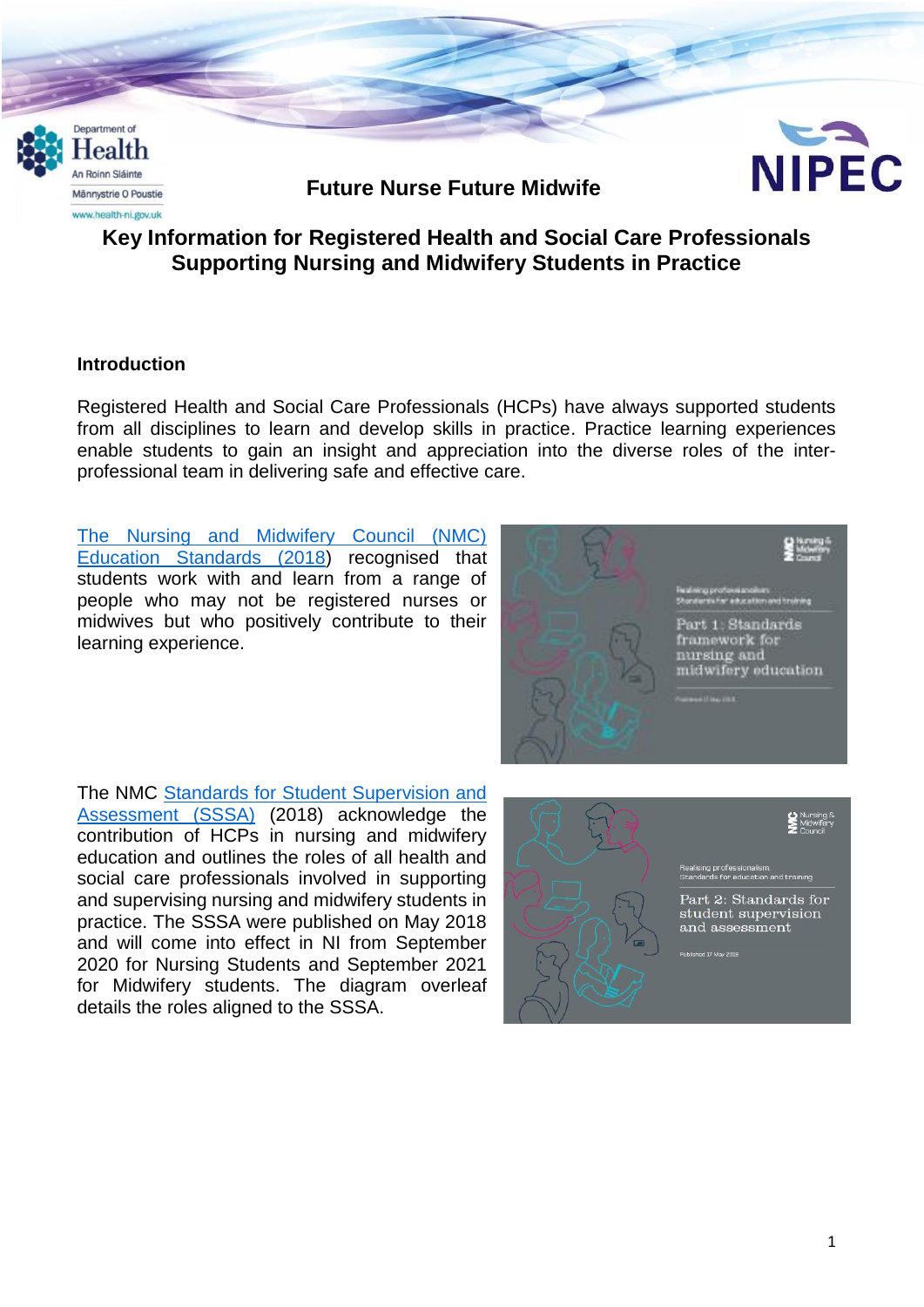

**All of the above individuals will work together to ensure safe and effective practice learning experiences for the student which upholds public protection and safety.**



The nominated person for each practice learning environment will normally be the ward sister/charge nurse/team leader/ manager.



All NMC registered nurses and midwives are capable of supervising students and serving as role models for safe and effective practice. **Health Care Professionals** who receive appropriate preparation may also fulfil this role.



All NMC registered nurses and midwives are capable of being a practice assessor and will have been completed the preparation programme and evidenced that they meet the NMC Education Standards (2018) outcomes for the role.

\* *In exceptional circumstances, non-nursing registrants may fulfil the role of the practice supervisor and practice assessor for example prescribing programmes as the practice assessor must be a registered health care professional and an experienced and current prescriber with suitable qualifications for the programme.*



Northern Ireland's three universities operate a link lecturer/ practice tutor system with an identified member of staff allocated to each practice learning environment who is the regular point of contact for the student.



The academic assessor will be an affiliated member of staff from the student's university and a registered nurse or midwife.

*\* Can be another healthcare professional in certain circumstances e.g. Nursing and Midwifery Prescribing*

**Practice Education Team** Each HSC Trust has a Practice Education Team to provide professional support, advice and guidance to the nominated person, practice supervisors and practice assessors within the HSCTs. The universities will provide support to independent and voluntary sector.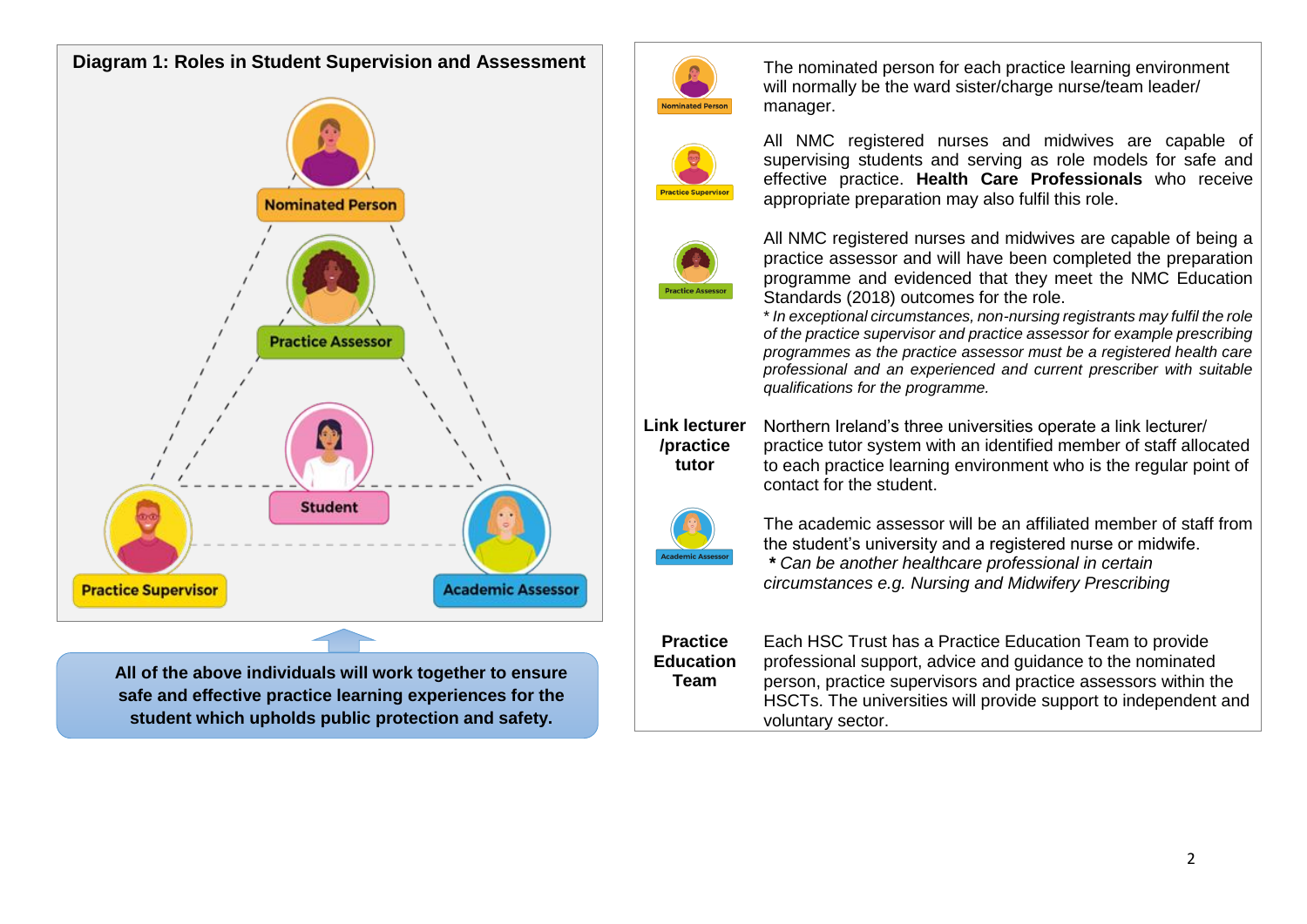#### **How You Might Facilitate Student Learning**

Students will record all practice learning experiences in an electronic or printed version of the Northern Ireland Practice Assessment Document (NIPAD) or the Midwifery On going Record of Achievement (MORA) which are tools to guide nursing and midwifery learning and achievement in practice. Supporting information on the NIPAD/MORA can be found in the students Handbook.

> Prior to working with a practice supervisor the student will have identified and noted the learning objectives, skills and proficiencies which they need to obtain during their practice placement.

#### **Examples may include:**

- a **dietician** may engage the student in educating a person on the importance of adhering to a specific diet to maintain normal blood sugars
- a **doctor** may supervise a student undertaking the non-medical prescribing programme to achieve a range of competencies and proficiencies
- an **obstetric physiotherapist** may teach the midwifery student about pelvic girdle pain and the management of incontinence following child birth
- an **occupational therapist** may role model and carry out an Activities of Daily Living (ADL) assessment and discuss how this assessment informs care delivery
- a **pharmacist** may teach a student about medicine management and medicines optimisation for individual patients
- a **physiotherapist** may teach a student about a specific respiratory condition and demonstrate how to undertake chest auscultation
- a **radiographer** may teach a student about ultrasound scans in pregnancy
- a **speech and language therapist** may teach a student about communication skills and how best to support a person with communication difficulties

 a **social worker** may outline the process for completing an assessment for e.g. a care package or domiciliary care, and teach the student about

Following each learning experience, the HCP can provide the student with constructive feedback on their achievement, proficiency and/ or overall conduct and note the learning achieved in their NIPAD/MORA; feedback may also be given to the student's nominated person, practice assessor, link lecturer/practice tutor e.g. if professional concerns are raised. This will be documented within the NIPAD/MORA and will also require direct communication with the students Practice Assessor.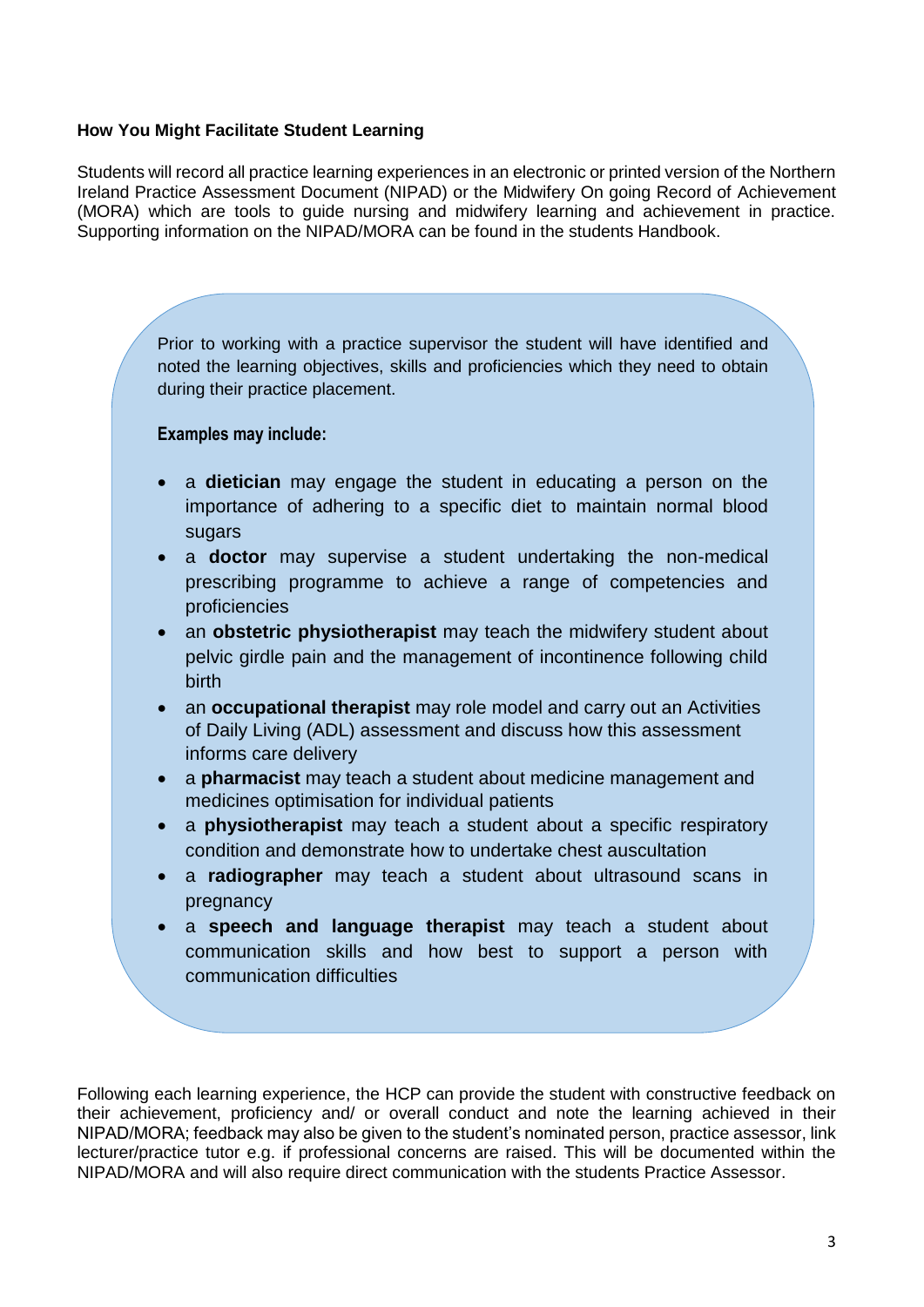#### **Resources available which may support you for the Role:**

There are a wide range of resources available online via the [NIPEC FNFM website](https://nipec.hscni.net/service/fnfm/) on the [NIPEC](https://nipec.hscni.net/service/fnfm/fnfm-resources/)  [FNFM Resource page](https://nipec.hscni.net/work-and-projects/stds-of-ed-amg-nurs-mids/future-nurse-future-midwife/fnfm-resources/) and [the Health and Social Care Learning Centre](https://www.hsclearning.com/) including:

- **1.** [A Guide for those Responsible for Student Supervision and Assessment in Practice](https://nipec.hscni.net/download/projects/current_work/highstandards_education/future_nurse_future_midwife/fnfm_resources/A-Guide-for-those-Responsible-for-Student-Supervision-and-Assessment-in-Practice..pdf) is available on [NIPEC FNFM Resource page](https://nipec.hscni.net/service/fnfm/fnfm-resources/) and is in draft until all NMC programmes have been approved
- **2.** Raising and escalating concerns flowchart (contained within the above document) can be viewed in Appendix One.
- **3.** Health and Social Care Learning Centre Programmes: *(log in to your [HSC Learning Centre](https://www.hsclearning.com/) account to view)*
	- a. The Fundamentals of Supervision and Assessment Programme
	- b. FNFM Practice Supervisor Practice Assessor Transitioning Programme
	- c. FNFM Practice Supervisor Practice Assessor New to Role Programme
- **4.** Standards Student Supervision and Assessment (SSSA) Frequently asked questions trifold leaflet available on NIPEC [FNFM Resource page:](https://nipec.hscni.net/service/fnfm/fnfm-resources/) a fact sheet with frequently asked questions and answers to support staff as they take on the new role
- **5.** Practice Supervisor Practice Assessor Fact Sheet available on [NIPEC FNFM Resource page:](https://nipec.hscni.net/service/fnfm/fnfm-resources/) a fact sheet with key information to support staff as they take on the new roles.
- **6.** Practice Education Teams within each HSC Trust and the Link Lecture are available to provide support, advice and guidance to the nominated person, practice supervisors and practice assessors and will support students to ensure that the NMC Education Standards (2018) are met including the SSSA.